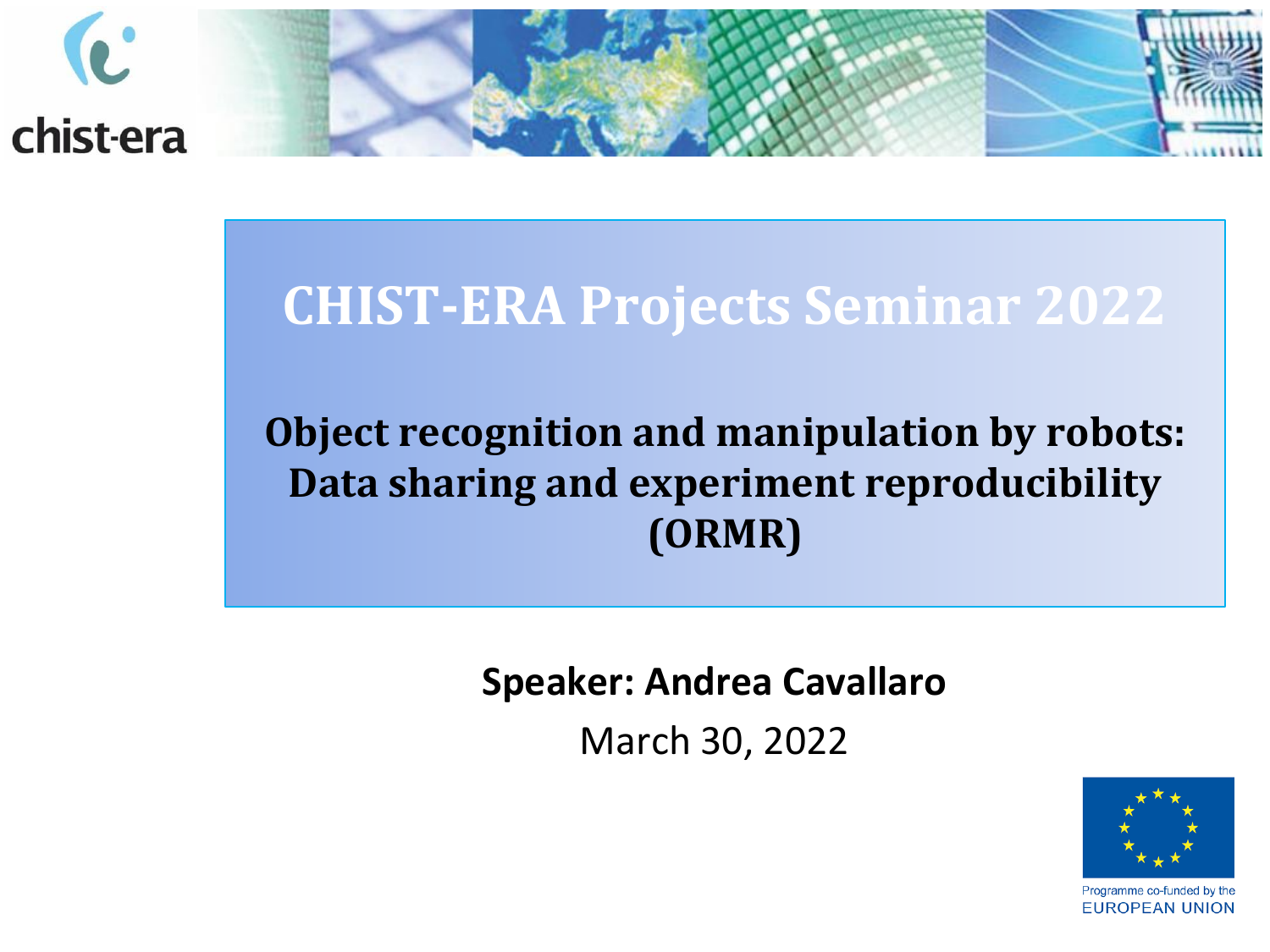

### Joint website for ORMR Projects

**ORMR** 

**Publications** Q Home **Resources** ORMR workshop

## Object Recognition and Manipulation in Robotics (ORMR)

<u>EU CHIST-ERA programme</u>

EU CHIST-ERA Research projects

BURG CORSMAL IPALM InDex HEAP Learn-Real PEGROGAM

https://sites.google.com/view/ormr-icvs2021/home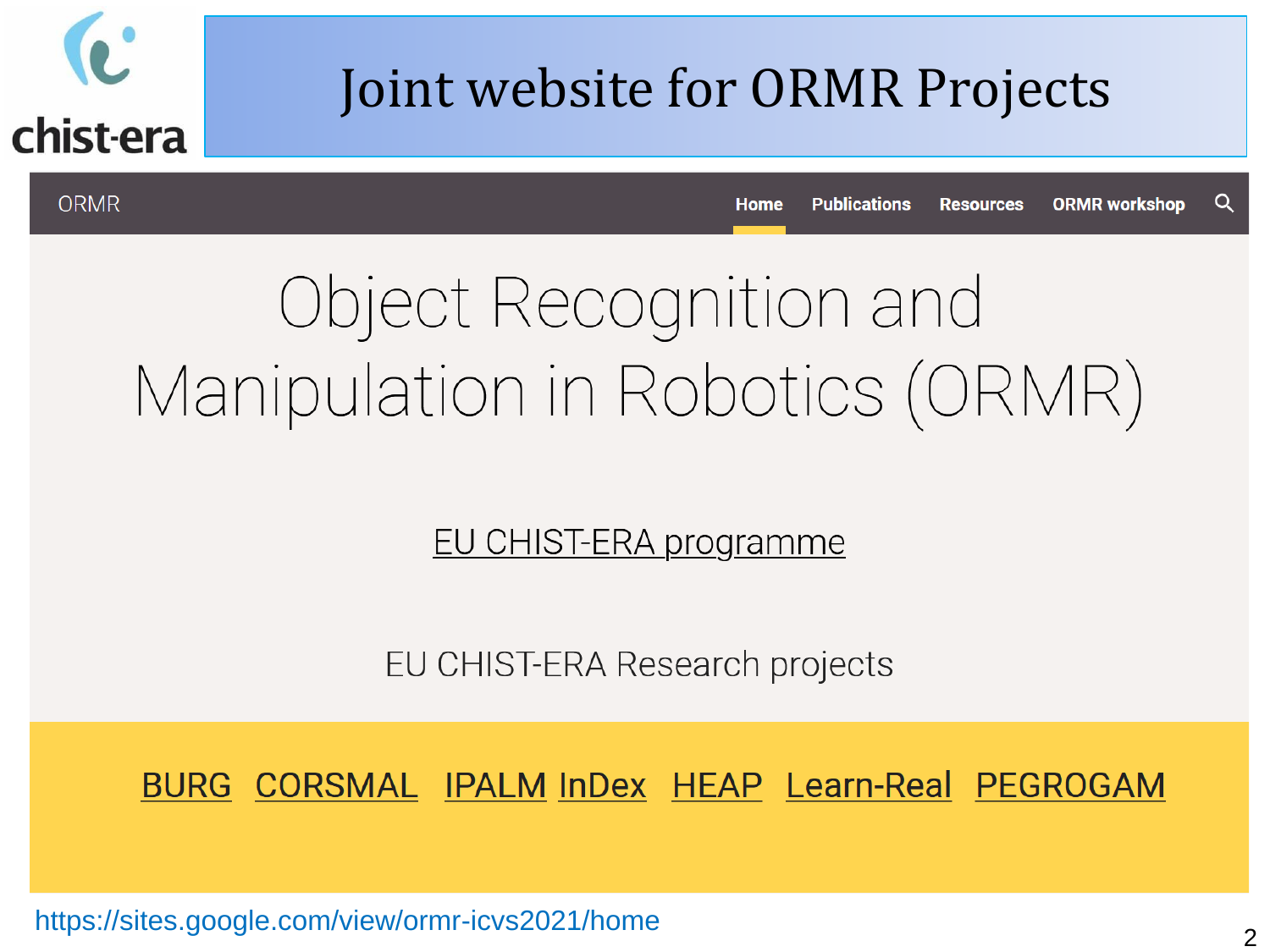

### ORMR Projects

PeGRoGaM Perception-guided robust, reproducible robotic grasping & manipulation

- InDex Robot In-hand Dexterous manipulation by extracting data from human manipulation of objects to improve robotic autonomy and dexterity
- IPALM Interactive Perception-Action-Learning for Modelling
- HEAP Human-Guided Learning and Benchmarking of Robotic Heap Sorting
- **BURG** Benchmarks for UndeRstanding Grasping

LEARN-REAL Learning physical manipulation skills with simulators using realistic variations

CORSMAL Collaborative Object Recognition, Shared Manipulation and Learning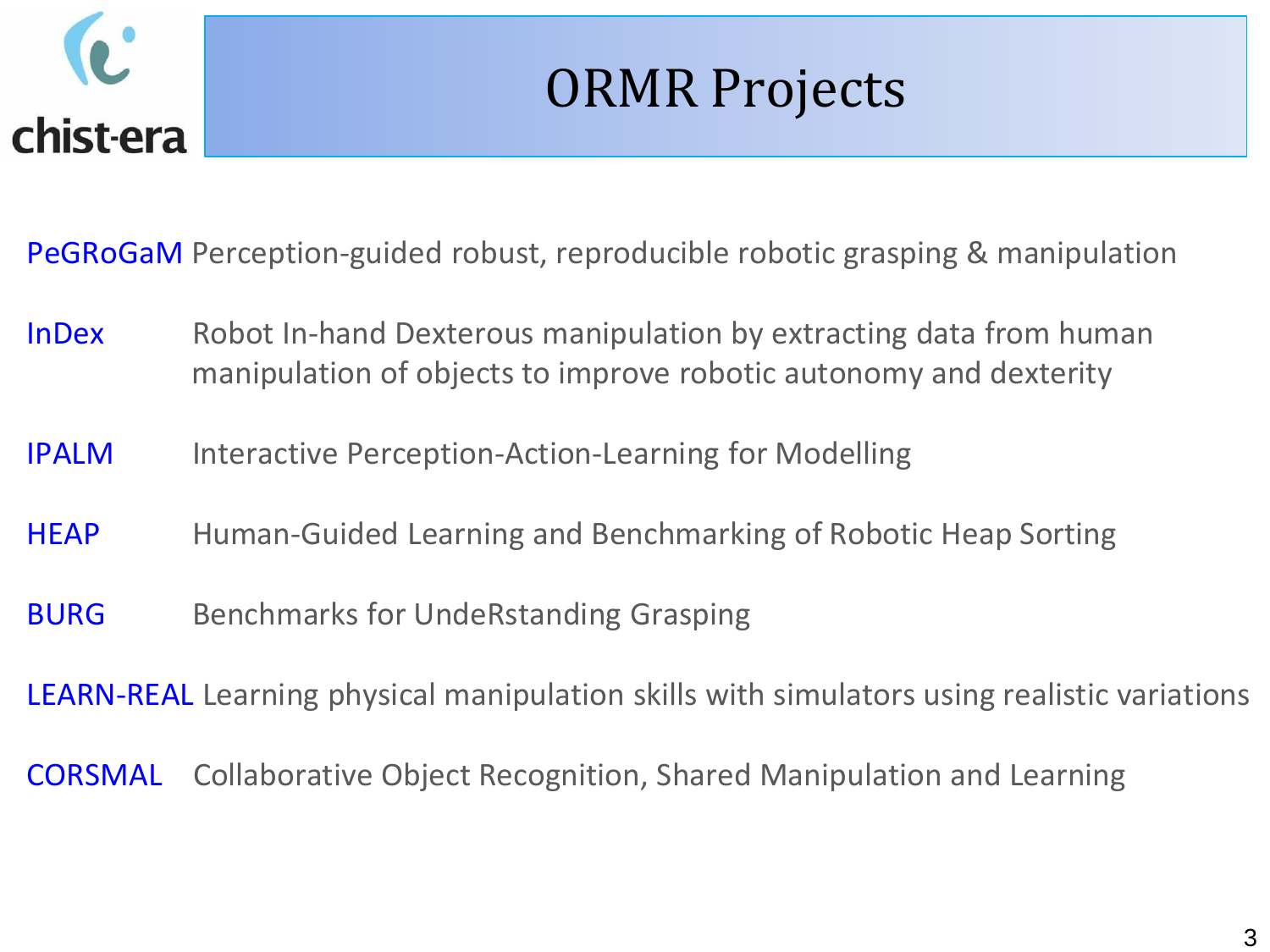

## Major Achievements and Outputs

#### Novel methods for

interactive scene manipulation, object classification, grasping, human-in-the loop-learning

#### ❖ Investigated

- the roles of variations in sim-to-real learning challenges
- individual components for object/scene modeling developed in various settings into a system working with hardware and real scene
- **Tools** to create synthetic data and annotate real data
- Sharing object datasets + manipulation datasets, with annotations - objects with poses, grasps (incl. grasp score), object parts, task relevance - images, videos, sound files, tactile sensors data
- Sharing baselines, pre-trained models, benchmarking protocols
- Organisation of four Challenges
- Engagement with external researchers who use ORMR data and models, publish using ORMR data, and, in turn, share their models and annotation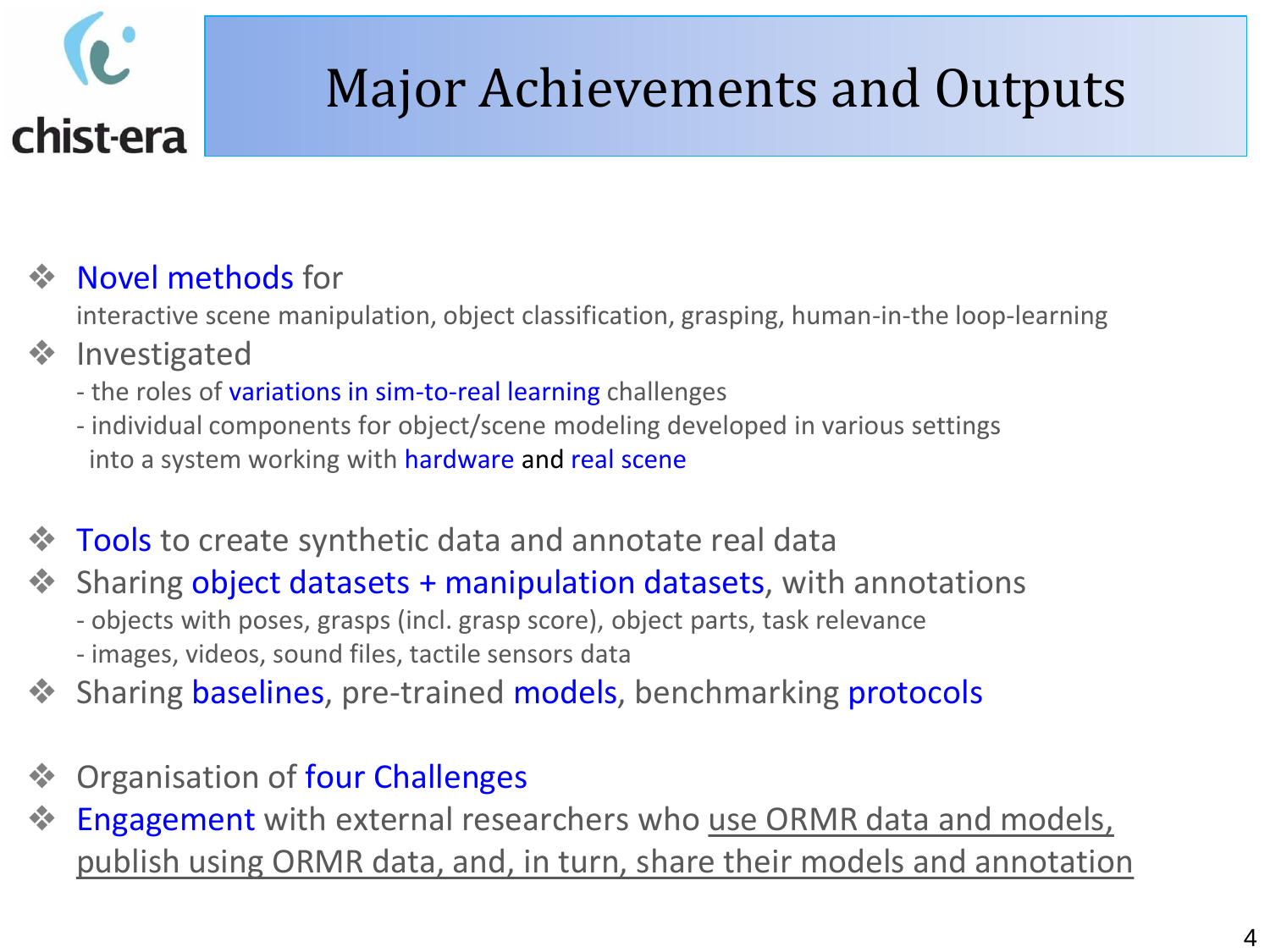

## Upcoming Challenges and Needs

- Engagement with the community after the project ends
- Uptake by **industry** especially nuclear, recycling, logistics, manufacturing (which are perceived as conservative)
- Benchmarks accounting for different types of variations + involvement of humans
- Standardisation of representations + interfaces
	- reproducible setups & dataset integration: documentation + maintenance beyond project
	- combining learning modalities (orchestrating learning by interaction and self-refinement)
	- integration and engineering effort not (yet …) available in academia
- Robustness to uncertain conditions
- Fusion of audio, visual, and tactile sensing
- Adaptation of the pre-trained models across labs and conditions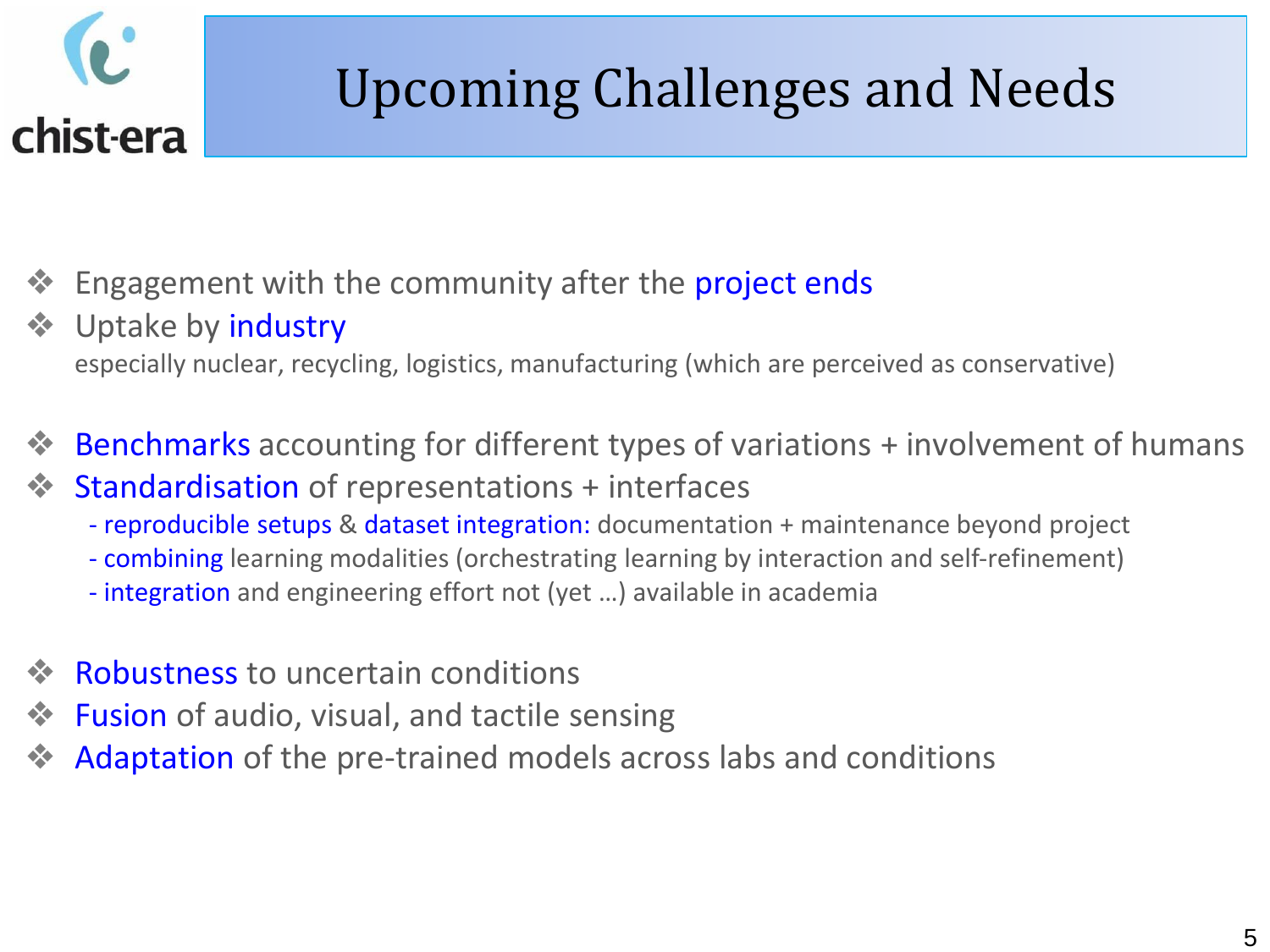## Possible Roadmap

Long-term availability of website and GitHub

- hosting of links to ORMR datasets in a dedicated CHIST-ERA webpage
- exploitation of datasets created in related projects
- continue building (and help others build) upon our data and models beyond projects
- **Joint initiative of ORMR** consortia to push the field towards specific goals - consortium of selected consortia or selected partners across consortia to maintain momentum?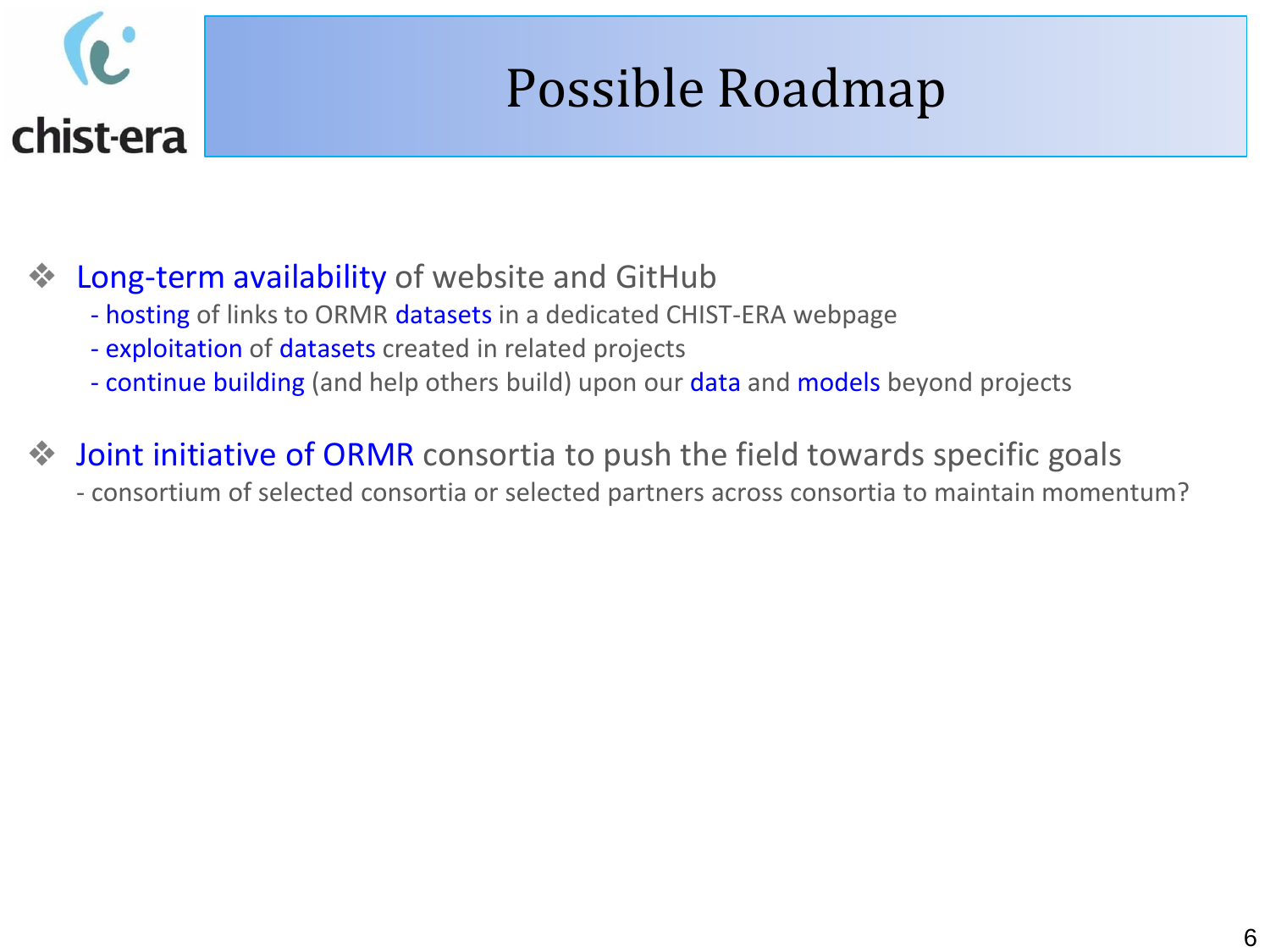## Role of the CHIST-ERA Support

❖ CHIST-ERA has already helped and/or can help

- increasing dissemination of projects outcomes through Twitter and LinkedIn
- organising calls on topics with great potential if the collaboration between projects/sharing and collating outputs can be realised
- fostering cross-project expertise with calls-for-projects targeting specific topics
- allowing multiple international partners (>2) to collaborate (in contrast to bilateral research programs)

#### ❖ Some projects need support for

- encouraging Spanish and Italian funders to finalise funding schedules (overall project output relies upon components from partners)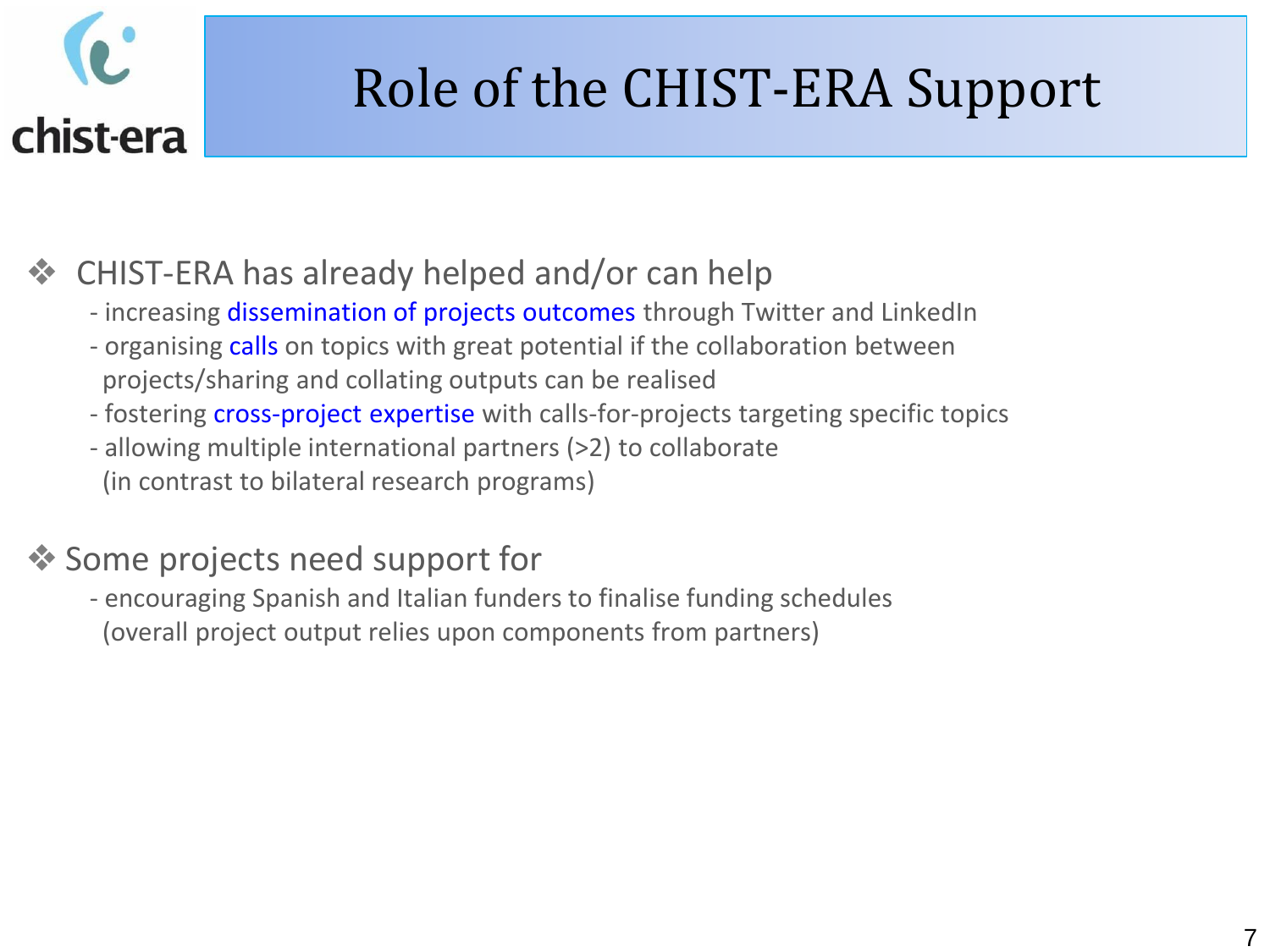## Responsible Research & Innovation

#### **Ethics**

- researchers informed about ethical implications at the institutional level
- approvals required for all studies involving human participants
- transnational hosting and attribution of large datasets

#### **Gender equality**

- some projects close to 50/50 (PIs & Co-Is), however more efforts are needed to realise gender equality among researchers
- more effort to make science open/accessible/understandable to teens/young people when they make their first career decisions
- to consider whether the developed methods affect different genders differently

#### **Governance**

- university-led initiatives to embed Responsible Research and Innovation practices
- to follow e.g. EPSRC AREA framework and ORBIT practices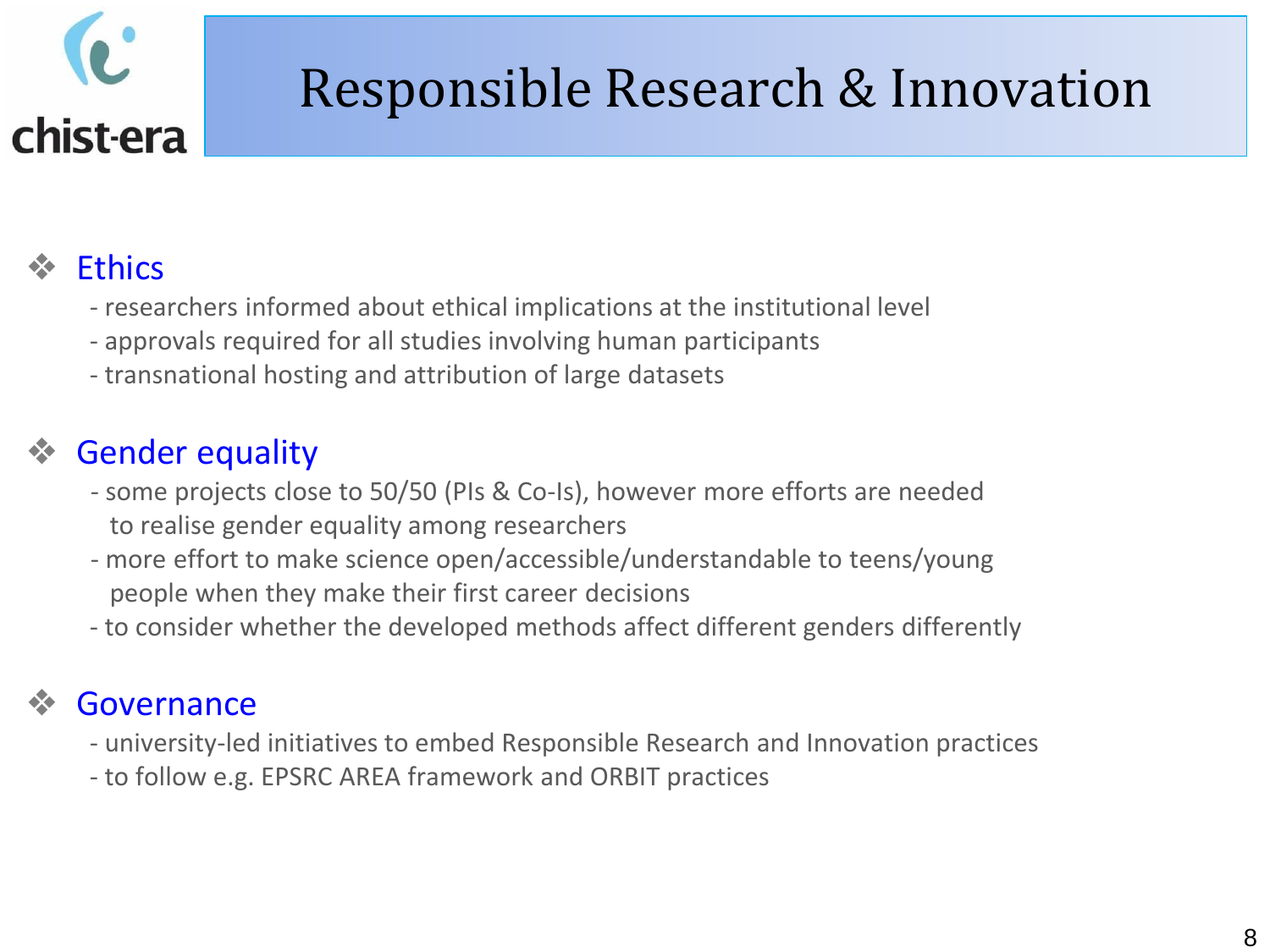## Responsible Research & Innovation

#### **Open Access**

- datasets, tools etc. available as open source (e.g. Zenodo) for hosting and long-term sustainability (DOIs) [CORSMAL]
- institution support for open access publishing due to funder requirements [HEAP]
- additional support from SNSF for gold open access publishing [LEARN-REAL]

#### Public Engagement

- industry talks, workshops, research open days
- IET Children's Lecture [CORSMAL]
- workshops for Children towards STEM [BURG]
- Science in the Park, Cobot Maker Space events [HEAP]

#### **Science Education**

- integration of benchmark tools/datasets into curricula
- training of PhD and MSc students [CORSMAL+LEARN-REAL]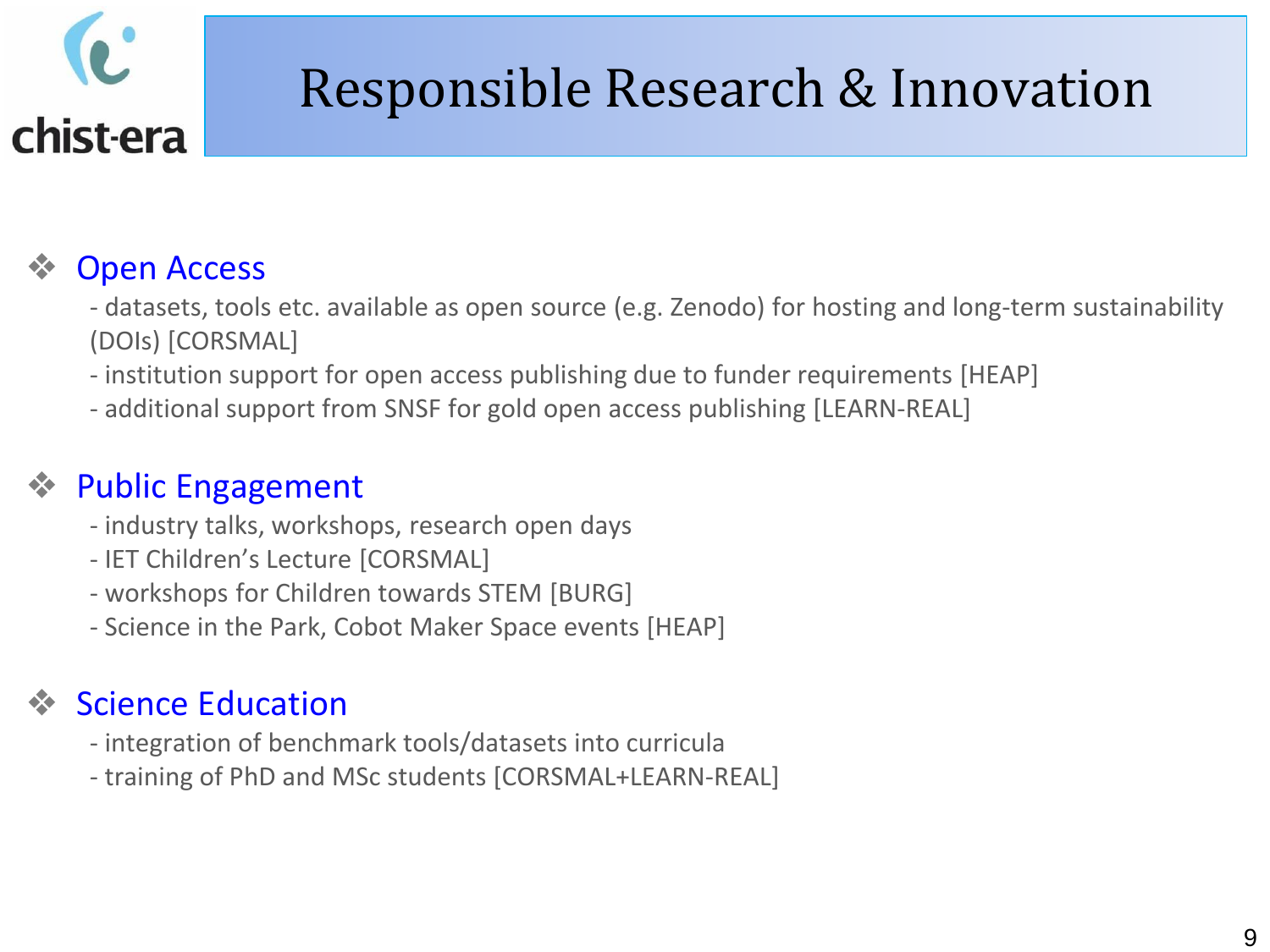

### Open Science

#### Open data and software sharing

- datasets, annotations and software as open source
- DOIs for datasets (e.g. via zenodo)
- baselines, pre-trained machine learning models, evaluation toolkits

#### ❖ Challenges

- understandable, easy-to-reuse/reproduce software
- clear metadata and documentation accompanying datasets and codes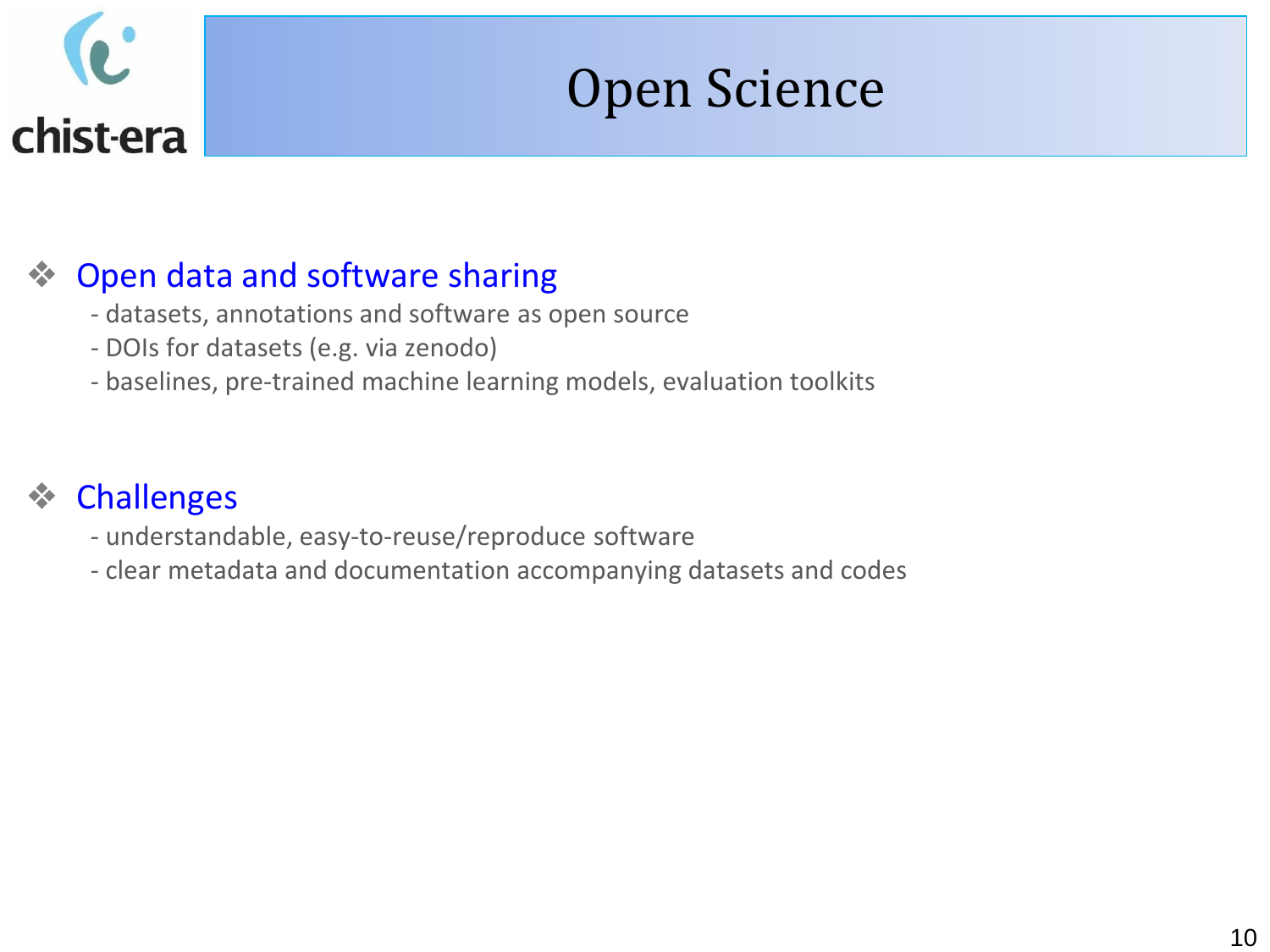## Technology Transfer

#### ❖ Often realised by

- academic start-ups acquired by large companies
- joint industry/academia positions
- companies directly hiring experts who are trained within projects
	- more cost effective and legally easier
	- researcher (CORSMAL) who contributed to the baseline hired by Medtronic

#### **Potentials**

- industrial interest for bin picking (different types of objects from in-class variation to transparent)

#### **Challenges**

- some industries are sceptical about open-source tools (ROS) & favour closed architectures
- strong focus on verification/validation before any new technology can be deployed